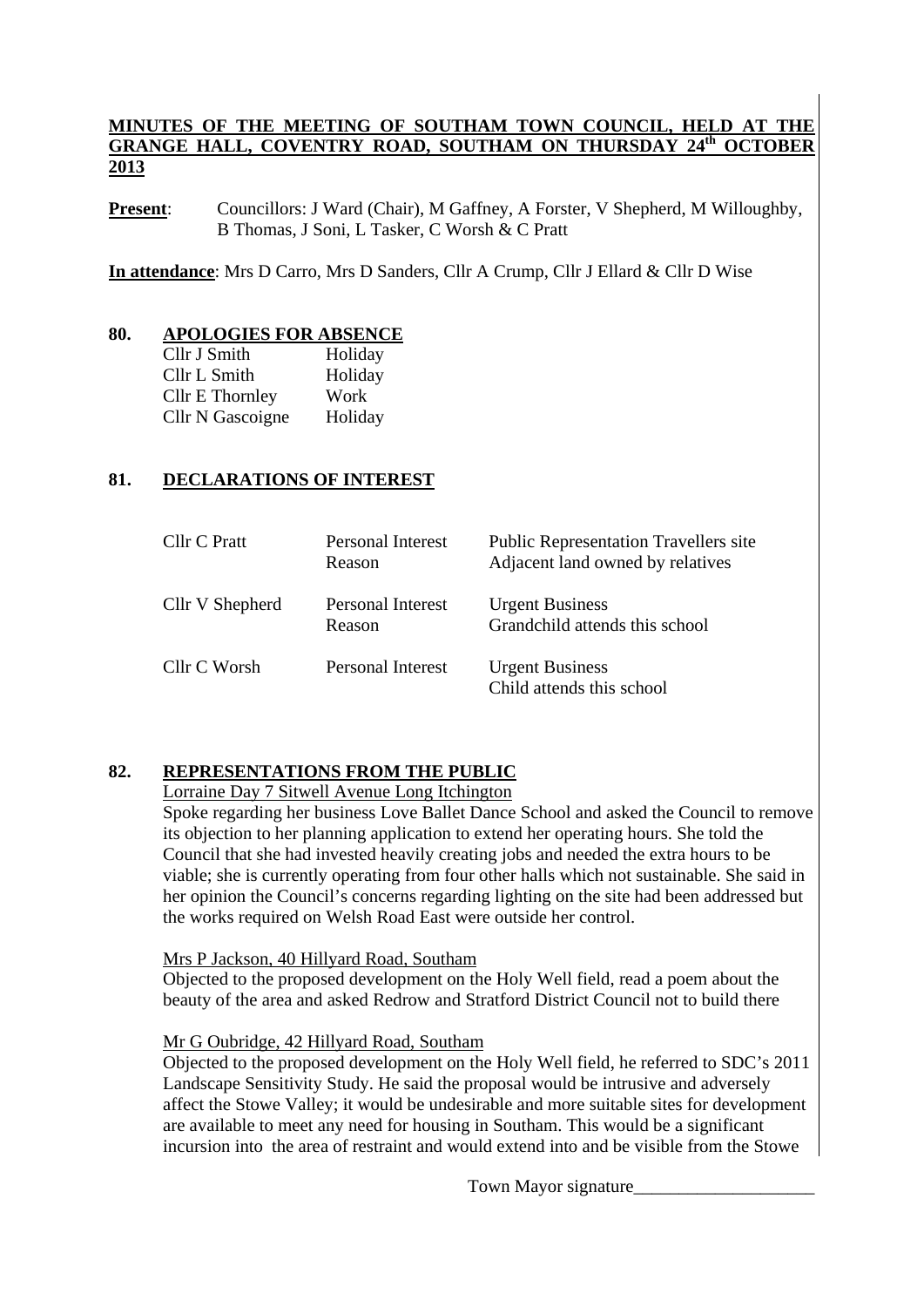Valley. He urged Southam Town Council to proceed with the development of a Neighbourhood plan which he said could be valuable at the Planning Inspectorate stage.

#### Sue Glenn, 23 Glebe Road, Southam

 Objected to the proposed development on the Holy Well field on the grounds of sustainability; she said this should be a space to relax and enjoy and that the heritage should be protected. She spoke of the problems that would be caused by one route for possible 150 cars and the possible congestion, 'not low carbon'. Her main concern was that the adjoining fields would also be targeted by developers.

#### Mike Brooks, 21 Glebe Road, Southam

 Objected to the proposed development on the Holy Well field, he said that earlier development had been low density to protect the area but the proposal was for medium density. He also said that even if provision for walking and cycling were to be made cars would be used causing congestion and buses using such narrow roads would grid lock the area.

## Katherine Lloyd, 25 Manders Croft, Southam

 Objected to the proposed development on the Holy Well field, she spoke of the need to retain the open character of the Stowe Valley for the many residents and tourists who use the area. This would be 'devastation of the natural environment' contrary to what Redrow has said, noise and pollution would increase with an average of 2 cars per household and delivery vans. 'Redrow has failed to engage in any proper consultation and should withdraw. There is huge opposition to this proposal and I urge the Council to reject it.'

#### Diane Favill, 16 Holywell Road, Southam

 Objected to the proposed development on the Holy Well field she said the development would be in contravention of planning policies PR1, would not 'respect the quality & character of the Area', PR5 Resource Protection and EF3 Area of restraint development must not affect the 'open nature' of the area.

#### John Turner, 16 Holywell Road, Southam

 Objected to the proposed development on the Holy Well field he said the transport statement was flawed and economical with the truth as the proposed footpath is not complete and residents would need to walk in the road. The development would generate significant traffic, pollution and noise and parking would also cause problems.

#### Rev John Armstrong, The Rectory Park Lane, Southam

 Objected to the proposed development on the Holy Well field he said he supported those residents who had spoken. This is not a NIMBY protest but a genuine desire to protect the Area of Restraint.

## Peter Ball, 15 Gorse Lea

 Objected to the proposed development on the Holy Well field, he said the proposal is inappropriate development and would harm the open nature of the Area of Restraint. Sustainable development should have an economic role, but sufficient other land is available for development, a social role, to provide a strong vibrant and healthy community and an environmental role. This fails to contribute but threatens and has a negative effect on the Holy Well.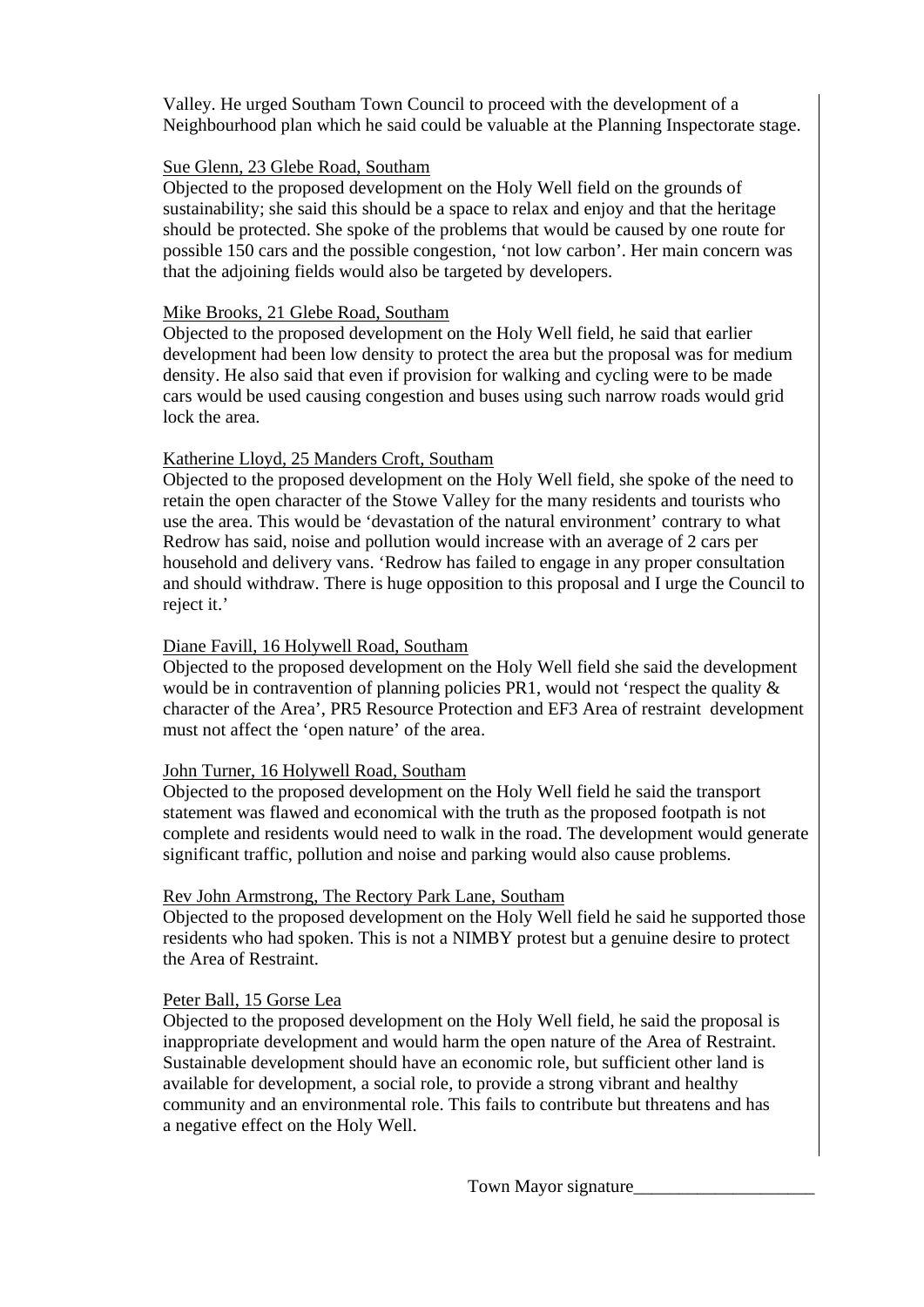## Ken Clarke, 5 Bury Lane, Southam

 Objected to the proposed development on the Holy Well field he spoke of the Landscape Sensitivity Study of 2011and the Draft Core Strategy which already says this development should not go ahead. He is concerned about the NPPF 'golden thread' which he fears will permit this development. What is the Council going to do.

## Mrs Daphne Smith, 20 Springs Crescent, Southam

 i) asked how much green space was required per head of population ii) complained about the drain on Tomwell Close which is higher than the land and ineffective – water is halfway across the road.

# **83. MINUTES OF THE PREVIOUS MEETING RESOLVED:**

**That the Minutes of the Meeting held on Thursday 26th September 2013 and the Extraordinary Meeting on the 3rd October 2013 be confirmed and signed by the Mayor.** 

#### **84. ACCOUNTS FOR PAYMENT RESOLVED: That payment of accounts dated October 2013, totalling £19,684 be authorised.**

# **85. APPLICATIONS FOR PLANNING PERMISSION**

i) Council considered the applications for planning permission detailed on the schedule dated October 2013 upon which the Town Council had been consulted by Stratford District Council. ii) Planning Application decisions dated October 2013 **Noted**  iii) Planning Committee Meeting Dates **Noted** 

# **86. TOWN CLERK'S REPORT**

## **86.1 PUBLIC REPRESENTATIONS** Lorraine Day **-**Love Ballet  **RESOLVED: To move this item to the confidential part of the meeting**

- **86.2** Representation regarding the proposed development on the Holy Well field dealt with under minute 85
- **86.3** Mrs Smith was advised that the Town Clerk would look into the green space deficit issue and that the Mayor was willing to meet with her and a WCC highways representative to look at the faulty drain.

## **87. PLANNING APPLICATION SDC/13CC021 change of use of land from a redundant chipping store to an emergency stopping place for up to 12 touring caravans and towing vehicles RESOLVED: to approve the draft objection and submit it to SDC and WCC**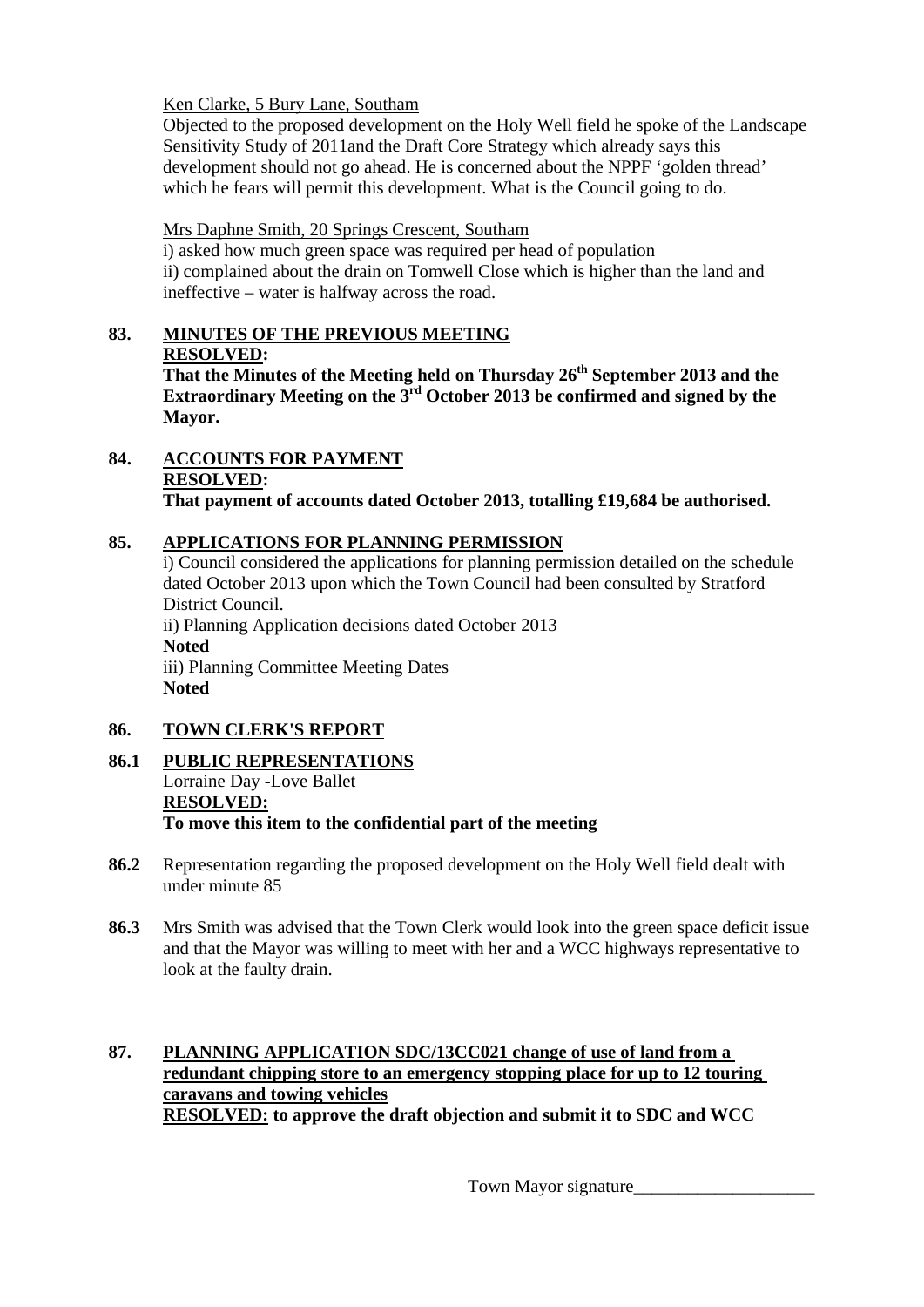## **88. THE HOLY WELL**

Members considered the proposal that it is now safe for the Holy Well gates to be unlocked and

**RESOLVED:** 

 **i) that the gates should be unlocked once a permanent sign has been installed to warn of the danger of slippery surfaces ii) that the Town Clerk bring details of the proposed sign to the Council for approval iii) that a monthly inspection visit to the Holy Well should be added to the Council contractors contract** 

- **89. TRAINING EVENTS Noted**
- **90. COUNCIL MEETING DATES Noted**
- **91. CORRESPONDENCE**
- **91.1 WARWICKSHIRE YOUNG VOICES Noted**
- **91.2 SOUTHAM & BI CONGREGATIONAL CHURCH Noted**
- **91.3 SOUTHAM IN BLOOM GRANT FEEDBACK Noted**
- **92. REPORTS FROM WORKING PARTIES**
- **92.1 GRANGE HALL STEWARDS Noted**
- **92.2 TOWN/PLAN NEIGHBOURHOOD PLAN** members considered a report from Cllrs Ward, Gaffney and the Town Clerk on the meeting with SDC.  **RESOLVED: That a working party consisting of Cllr's B Thomas, A Forster, J Soni, L Tasker & C Pratt should meet with a view to submitting an 'Area Application' to SDC**
- **92.3 HOLYWELL WORKING PARTY Noted**

## **92.4. SOUTHAM TOWN REDEVELOPMENT STAKEHOLDER MEETING Noted**

## **93. INFORMATION FROM COUNTY & DISTRICT COUNCILLORS**

District Councillor Ellard informed the Council that i) budget setting was in progress and SDC needed to save over a million pounds ii) work on the Grange Hall gardens had started but more still to be done iii) Planning – robust policies are still in place and that the five year land supply target in the draft core strategy would be exceeded by the time the Holy Well fields proposals were due to be decided

Town Mayor signature\_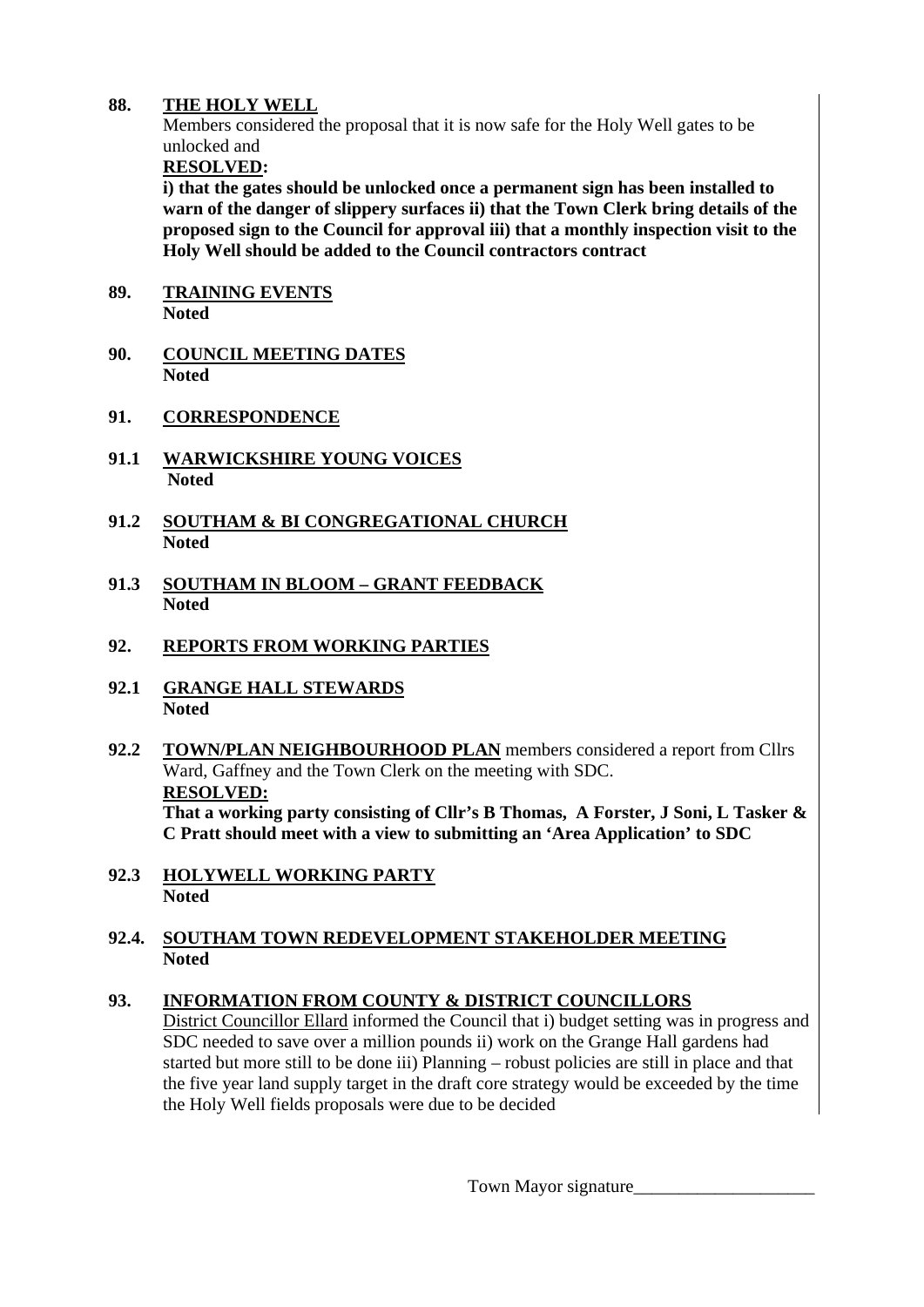District Councillor Crump also talked about planning and said that applications in Middle Tysoe & Bishops Itchington had been turned down. He spoke in favour of Neighbourhood plans and advised that Snitterfield Parish Council could provide advice. District Councillor Wise Spoke regarding bushes and trees overhanging the Daventry Road footpath from private land and advised that WCC were dealing with it and that High St would be swept daily.

 District Councillors then advised they would make themselves available after the meeting to speak to the public

## **94. BUSINESS WHICH IN THE OPINION OF THE MAYOR SHOULD BE CONSIDERED AS A MATTER OF URGENCY**

# **TOLLGATE ROAD PLAY AREA**

**94.1** Members considered the St James School proposal that shared use of the fenced area should be reconsidered.

# **RESOLVED:**

 **i) that the Town Clerk and Mayor attend a meeting with representatives of WCC and the School to ascertain why the Council's proposal to reduce the fenced area is not acceptable.** 

**ii) that the Town Clerk discusses this with the solicitor prior to the meeting.** 

# **95. EXCLUSION OF THE PUBLIC FROM THE MEETING**

## It was moved and

**RESOLVED: that pursuant to Section 1(2) of the Public Bodies (Admission to Meetings) Act 1960 the public be excluded from the meeting because publicity would be prejudicial to the public interest by reason of the confidential nature of the business to be transacted** 

# **96. STAFF SALARIES AND PAYMENT FOR SERVICES RESOLVED:**

**To authorise payments of staff salaries dated October 2013** 

**97. ORBIT DEVELOPMENT** members considered information from the Mayor and the Town Clerk regarding the proposed Community Garden within the Orbit Development. **RESOLVED:**

**i)This Council confirms its long held belief that the garden in the Town Centre Development is to be a Community Garden and not a Memorial Garden and that no dedications of any kind will be permitted in this garden. The Peace Garden will remain in its present location and not be moved.** 

**2)To write to Dave Webb advising that the Town Council believe that they are being briefed against behind the scenes regarding the Community Garden** 

# **98. PUBLIC REPRESENTATIONS LORRAINE DAY – LOVE BALLET DANCE SCHOOL**

 Members considered the representations and the safety aspects of non-compliance with the planning conditions for the site and **RESOLVED**

**That in the interests of the safety of the public attending the site, the Council's original objection to the change of conditions should stand**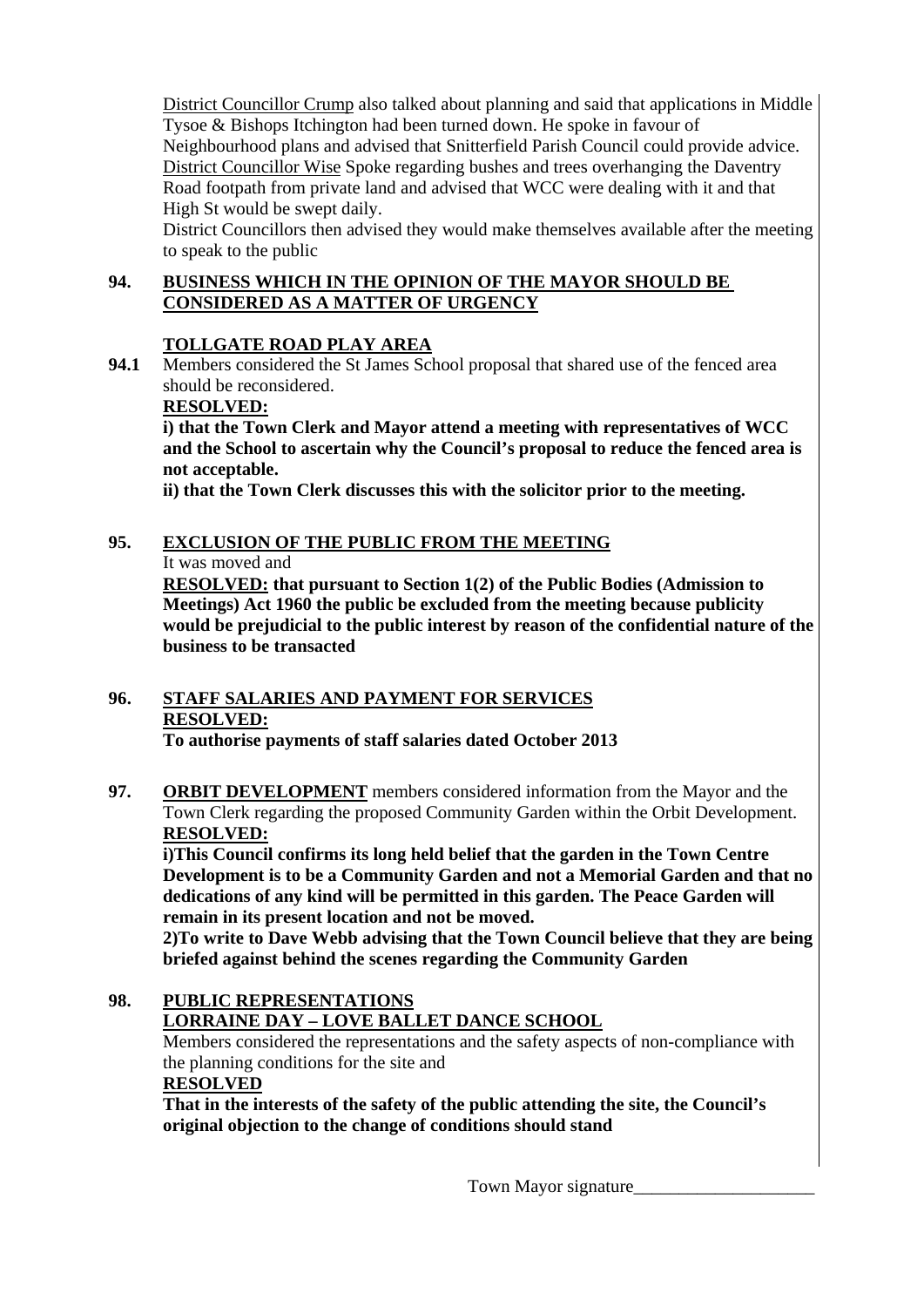## **Meeting closed 10.10pm**

| <b>SCHEDULE OF PLANNING APPLICATIONS B</b> |                                 |                                              |                                                                                                                                                                                                                                                                                                                                                                                                                                                          |                                           |                                               |  |  |  |
|--------------------------------------------|---------------------------------|----------------------------------------------|----------------------------------------------------------------------------------------------------------------------------------------------------------------------------------------------------------------------------------------------------------------------------------------------------------------------------------------------------------------------------------------------------------------------------------------------------------|-------------------------------------------|-----------------------------------------------|--|--|--|
|                                            |                                 |                                              | <b>SOUTHAM TOWN COUNCIL SEPTEMBER 2013</b>                                                                                                                                                                                                                                                                                                                                                                                                               |                                           |                                               |  |  |  |
| <b>APPLICATION NO.</b>                     | <b>APPLICANT</b><br><b>NAME</b> | <b>SITE</b>                                  | <b>PROPOSAL</b>                                                                                                                                                                                                                                                                                                                                                                                                                                          | <b>OBSERVATION</b><br><b>DATE/COMMENT</b> | <b>Additional Information</b>                 |  |  |  |
| 13/02415/TREE                              |                                 | Orbit Homes Land at High Street, Southam     | T1 - T3 lift crowns to 4m and<br>rebalance - T4 lift crown by 1m -<br>T5-T8 lift crowns to 4m and<br>rebalance - (mixed<br>chestnut, Ash, Lime and<br>Sycamore species) T9:<br>Sycamore: Lift crown to 3m -<br>T10 Chestnut : remove limb<br>overhanging Park Lane - T11:<br>Hornbeam: lift crown to 4m                                                                                                                                                  | 30th October 2013                         | Please refer to the<br>Arboricultural Officer |  |  |  |
|                                            | Redrown<br>Homes                |                                              | Outline planning application with<br>means of site access from<br>Holywell Road to be determined<br>(internal access, layout, scale,<br>appearance and landscaping<br>reserved for subsequent<br>approval) for the errection of up<br>to 75 dwellings (ClassC3),<br>public open space, balancing<br>pond, pumping station and<br>associated earthworks to<br>facilitate surface water drainage<br>and site construction,<br>landscaping, car parking and |                                           | Southam Town Council objects                  |  |  |  |
| 13/02541/OUT                               | Southam<br>Midlands             | Land to the West of Holywell Road<br>Southam | other ancilliary and enabling<br>works.                                                                                                                                                                                                                                                                                                                                                                                                                  | 1st November 2013                         | to this application - see<br>documents        |  |  |  |

## PLANNING OBJECTIONS REF 13/02541/OUT

## 1. LANDSCAPE SENSITIVITY STUDY

In July 2011 SDC commissioned a Landscape Sensitivity Study. As part of this study the application site was assessed (study reference So08). With regard to the possibility of residential development on the site the findings were:

*"The area is sensitive as part of the green valley corridor well used by locals and forming part of the setting of the Holy Well. Any new housing to the west (*which includes the application site*) would intrude down the valley sides increasing its effect on the skyline and adversely affecting the setting of the valley and Holy Well even if designed to back onto existing housing and facing the valley floor with appropriate planting. It is therefore considered to be undesirable."* 

There is no justification as to why this site should come forward when clearly in landscape terms it has been assessed as inappropriate for residential development.

## 2. ENVIRONMENT AGENCY PILOT SCHEME

That the proposed development would undermine the Environment Agency's 15 year River Leam Catchment Area Plan. The aim of this DEFRA funded pilot project (one of 25 in the country) is to improve the environment for everyone living, working and visiting the catchment area. The River Stowe, on the southern boundary of the proposed development, is a tributary of the River Leam and currently has poor ecological status due to pollution from a number of sources including domestic ones such as washing detergents and sediment transfer through overland runoff from gardens. The proposed development would cause further pollution and hamper future efforts to improve the water quality across the whole catchment.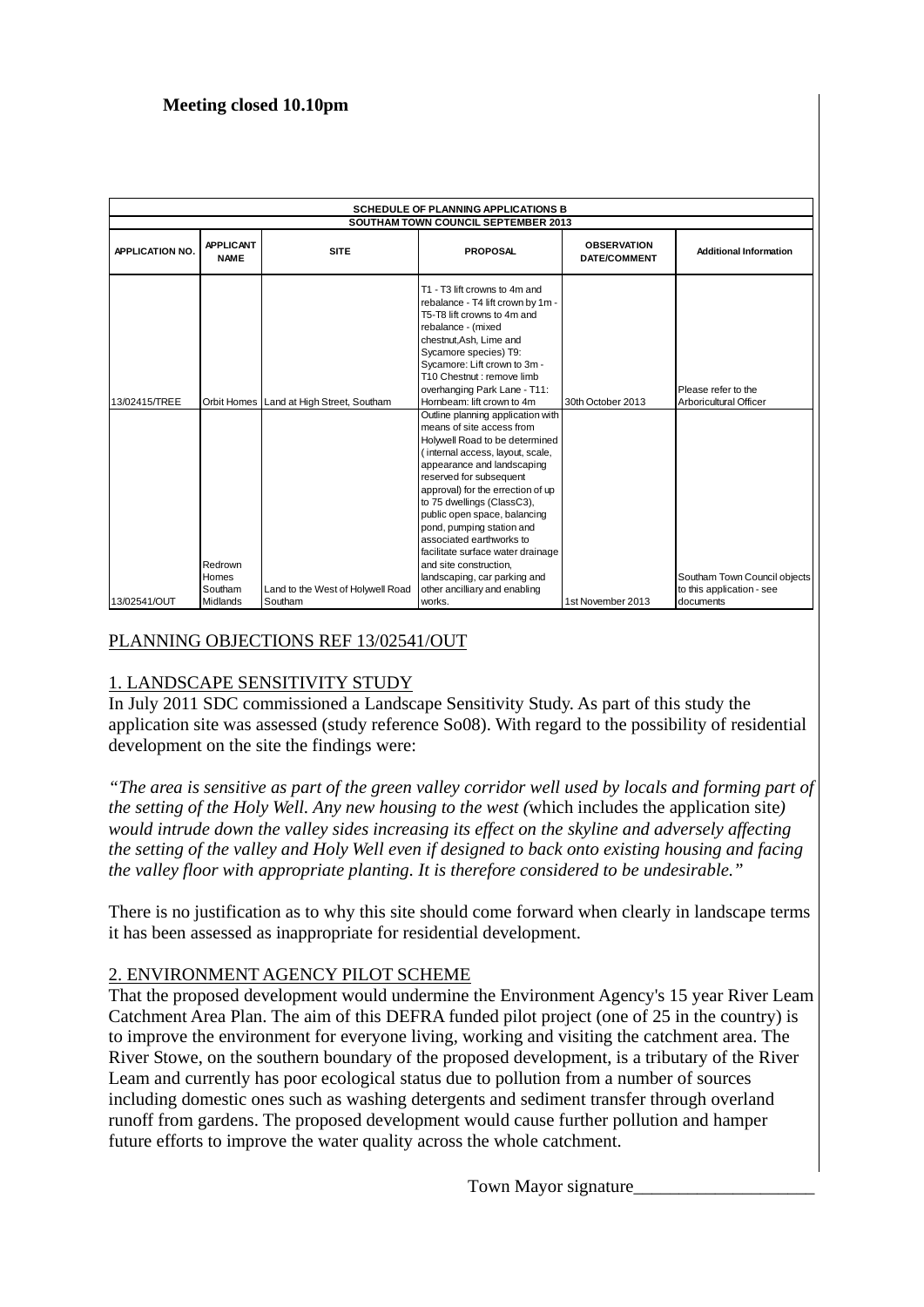## 3. AREA OF RESTRAINT

The proposed development would be a significant incursion into the undeveloped Area of Restraint. Saved Local Plan Policy EF.3 clearly states that in Areas of Restraint development will only be permitted where:

a) it would be ancillary to agriculture or existing authorised uses;

b) it would not harm or threaten the generally open nature of the area, taking into account any possible cumulative effects; or

c) exceptional circumstances can be demonstrated.

It is evident that the proposal fails to comply with any of the above requirements and is therefore contrary to clear objectives set out within Policy EF.3 which seek to protect the Areas of Restraint from inappropriate development.

The clear aims of this policy (Saved Local Plan Policy EF.3) have been carried forward into the Intended Proposed Submission Core Strategy (July 2013) into Policy CS.14. Here it states that "specific circumstances will need to apply for substantial forms of development to be supported, including a clear demonstration that no alternative site outside an Area of Restraint would be feasible".

In this instance there are no "specific circumstances" which warrant development on a significant part of the Area of Restraint – furthermore there are other alternative sites outside the designated area that can accommodate proposed housing. Therefore the proposals are clearly contrary to both the above policies.

#### 4. BUILT-UP BOUNDARY

The application site is located outside of the established Built-Up Area Boundary as defined on the Policies Map – development on such sites is contrary to Policies STR.4 of the Local Plan and Policy CS.16 of the Proposed Submission Core Strategy. The proposed development would significantly extend the built-edge of Southam further into the countryside on the rural western edge of the town.

#### 5. CHARACTER OF AREA

Policy PR.1 within the Local Plan requires development proposals to respect, and where possible enhance the quality and character of the area. Proposals that would damage or destroy features which contribute to the distinctiveness of the local area will not be permitted unless significant public benefit would arise from the scheme.

This proposal fails to respect, and enhance the significant contribution that this part of the Stowe River Valley contributes to the quality and character of this area of open space to the west of Southam. Draft Core Strategy Policy CS.6 also reinforces this approach in that development which does not protect landscape character and has a detrimental effect on patterns and features of the setting of a settlement should not be allowed.

#### 6. HISTORIC ENVIRONMENT

Draft Policy CS.9 with the Core Strategy states that "the District's historic environment will be protected for its inherent value and for the enjoyment of present and future residents and visitors." It would therefore be contrary to the aims of this policy to permit a large scale housing scheme on a site which would harm the siting of a Scheduled Ancient Monument and a Listed Building.

The natural rural context of the Holy Well would be damaged by the proximity of the proposed development, spoiling the tranquillity of the ancient site and the approaches to it. The proposed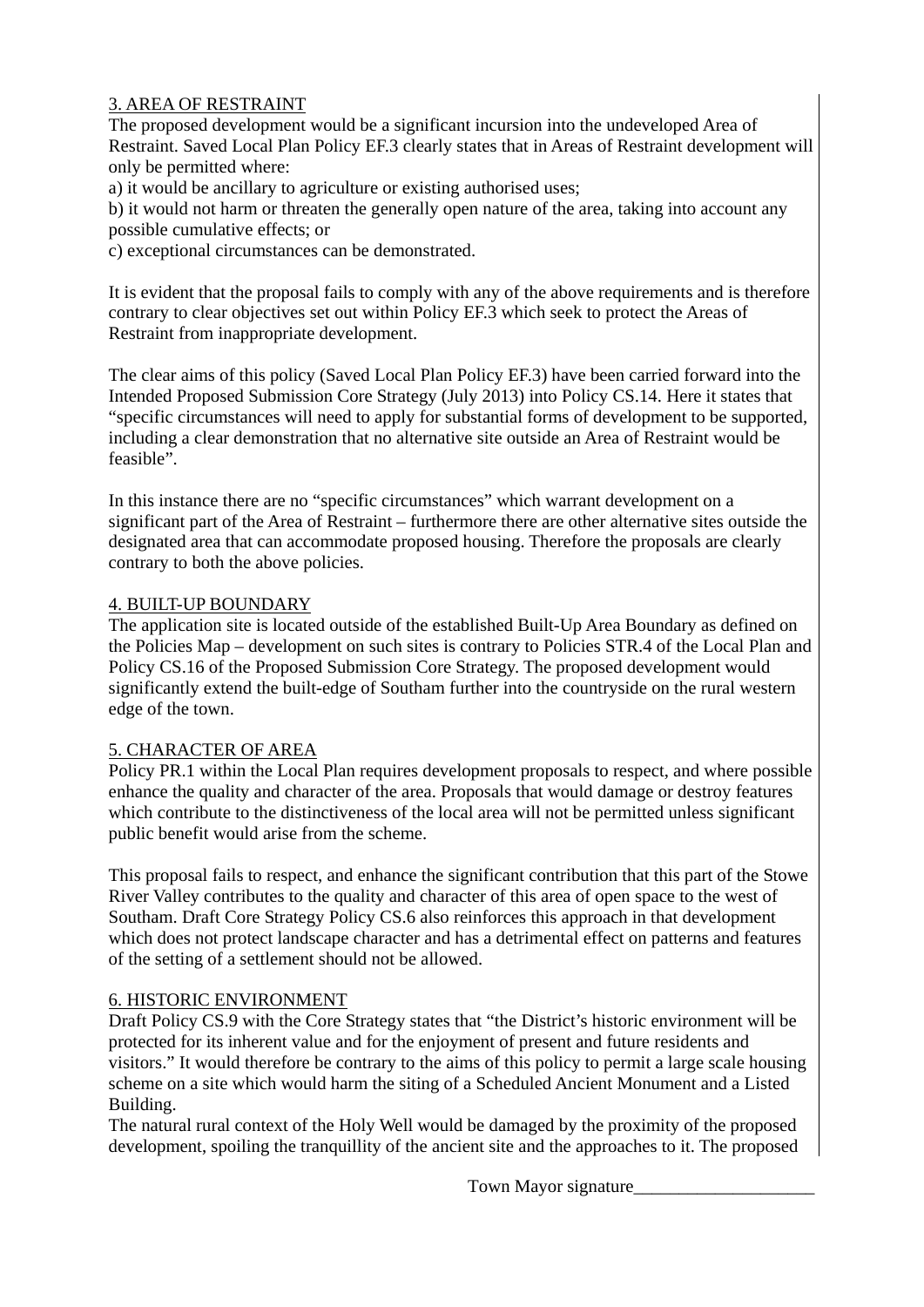development, on the sloping sides of the valley, would be clearly visible on the approaches to the Holy Well which is a Scheduled Ancient Monument and from the medieval barn on the other side of the valley and from the Holy Well area itself during autumn, winter and spring. In addition noise pollution and light pollution would be significant .As stated by English Heritage in its letter of the 2nd July*, "we think this potential development would cause substantial harm to the significance of the Scheduled Monument by impacting on its setting."* The Council would also like to draw attention to the fact that, in its view, the position of English Heritage has been totally misrepresented in the Redrow application.

## 7. DEFICIT OF GREEN SPACE

SDC's own Open Space Sport and Recreation Assessment PPG17 2011 states that 'Southam has relatively low amounts of unrestricted green space due to the comparative lack of natural accessible green space' This Council believes other more suitable areas for development have been identified by the District Council in the Core Strategy and these have been fully supported by STC. To allow this application would undermine that core strategy and the Town Council's progression of its Neighbourhood Plan and increase the deficit of green space in the Town.

## 8. ACCESS

In contravention of Policy Dev.4 the vehicular traffic will not be distributed appropriately around the proposed development and there will not be a choice of vehicular routes; this will have an adverse effect on the existing residents of Holywell Road estate, remove the safer environment of a cul-de-sac and impair the safety of all road users and pedestrians.

## 9. SUITABLE HOUSING SITES

Significant work has been carried out on the Intended Proposed Submission Core Strategy (July 2013) – within this document Policy AS.7 identifies two sites (SOU1 – west of Banbury Road, and SOU2 – west of Coventry Road) which are considered suitable and deliverable for providing the required number of additional dwellings identified for Southam. There are no 'special circumstances' which warrant a departure from the proposed allocations for Southam and therefore no reason to allow an application at Holywell Field. The granting of permission for the application site will undermine the aspirations of the draft Core Strategy and will set a dangerous precedent for similar applications on other Greenfield sites in the Stowe valley and around the town.

#### 10. HOUSING REQUIREMENTS 2008-2028

The Intended Proposed Submission Core Strategy defines the need for 9,500 new dwellings in the District from 2008 to 2028, which is consistent with ERM Group's study "Review of Housing Requirements for Stratford-on-Avon's District Council" dated April 2013. The Intended Proposed Submission Core Strategy states that Southam can accommodate 515 of these. Along with existing completions and permissions (103 and 61 respectively), and the two site allocations identified in Policy AS.7 (SOU1 and SOU2) this figure can be exceeded, and there are no material considerations which would justify a departure from this approach.

## 11. FIVE-YEAR HOUSING SUPPLY

Whilst it is acknowledged that the Council are currently unable to demonstrate a five year housing supply – and therefore in accordance with the NPPF policies for the supply of housing should not be considered up to date – this does not overcome the other policy considerations. In this instance the proposals are clearly contrary to a number of saved policies within the Local